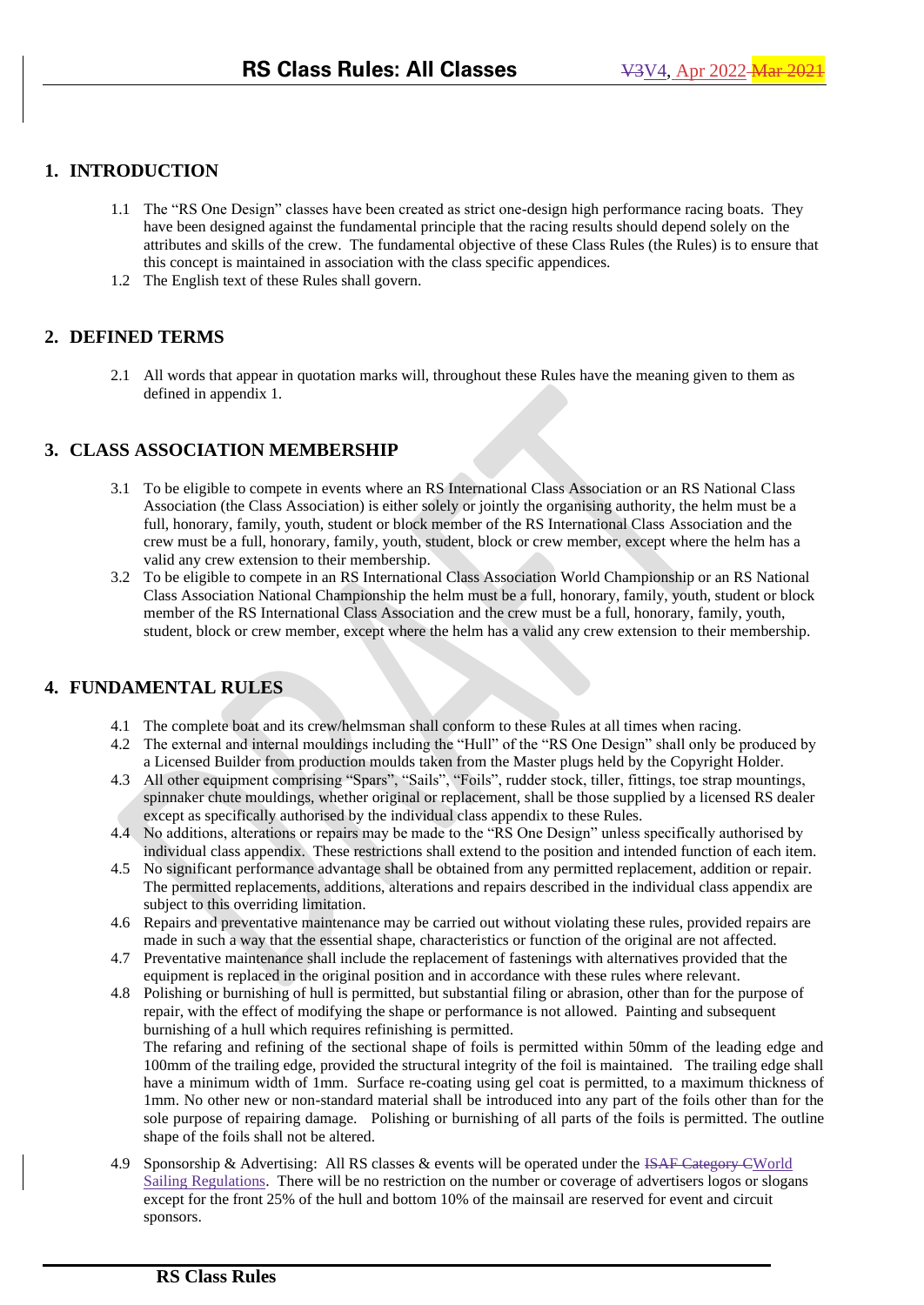## **5. LICENSED BUILDERS, HULL IDENTIFICATION, SAIL NUMBERS & INSIGNIA**

- 5.1 The Builders of the "RS One Design" shall be only those licensed by the Copyright Holder under a Builder's Agreement (the Licensed Builder).
- 5.2 Each hull shall carry a moulded-in hull number or individually numbered Royalty Plaque fixed in a readily visible position as prescribed by the Copyright Holder.
- 5.3 On being advised of the hull or Royalty Plaque number the Copyright Holder (or his authorised agent) shall issue each new hull with a Sail Number.
- 5.4 The Class Insignia shall be the "RS One Design" class logo as prescribed by the Licensed Builder, and shall be displayed on the top half of the mainsail, in the position prescribed by the Licensed Builder.

## **6. MEASURMENT**

- 6.1 In the event of a dispute alleging non-compliance with these Rules, the matter shall be referred to the Rules Co-ordinator and relevant Class Rules Representative(s) of the Class Association. Their decision shall be final and binding on all parties.
- 6.2 In the case of a measurement dispute not explicitly covered by these Rules, the following procedure shall be adopted:
	- 6.2.1 A sample of the dimensions for the disputed item shall be obtained by taking the identical measurement from five boats or items of equipment, which are not the subject of the dispute.
	- 6.2.2 The dimension of the disputed boat or items of its equipment taken using the same technique as above shall be compared to the sample.
	- 6.2.3 If any of the dimensions obtained from the disputed boat or item of equipment lie outside the corresponding range of dimensions found in the sample by more than 10%, of that range the matter together with the details of the measurement methods and any other relevant information shall be referred to the Rules Co-ordinator of the Class Association.
	- 6.2.4 The Rules Co-ordinator shall obtain a majority decision from the relevant Class Rules Representative(s), Licensed Builder and Copyright Holder. This decision shall be final and binding on all parties.

# **7. SAILING REQUIREMENTS**

- 7.1 The total weight of all clothing and equipment worn by the helmsman or crew shall not exceed  $\frac{12k}{5}$  10kg, excluding a trapeze harness and clothing (including footwear) worn only below the knee. The weight of trapeze harnesses shall not exceed 3kg. These weights shall be determined as required by Appendix H of the Racing Rules of Sailing.when weighted in accordance with Appendix H of the ISAF Racing Rules of Sailing.
- 7.2 No clothing and equipment of the helm and crew shall be worn with the specific feature of adding weight by water absorption or holding water in pockets, compartments, containers or any other method.
- 7.3 All sailors competing in a class that has weight and/or height equalisation are responsible for ensuring their boat settings are in accordance with the Rules when competing. For major events a weigh-in may be required at entry and the boat settings derived from that weigh-in will apply for the duration of that event. The sailors weight and/or righting moment is to be taken "bare" i.e. in a swimsuit or similar.

# **8. AMENDMENTS**

Amendments to these Rules must be approved by each of the following:

- 8.1 The Copyright Holder
- 8.2 The Licensed Builder
- 8.3 A majority vote of the relevant members of the Class Association who return written replies within one month of the circulation of the proposed rule change.